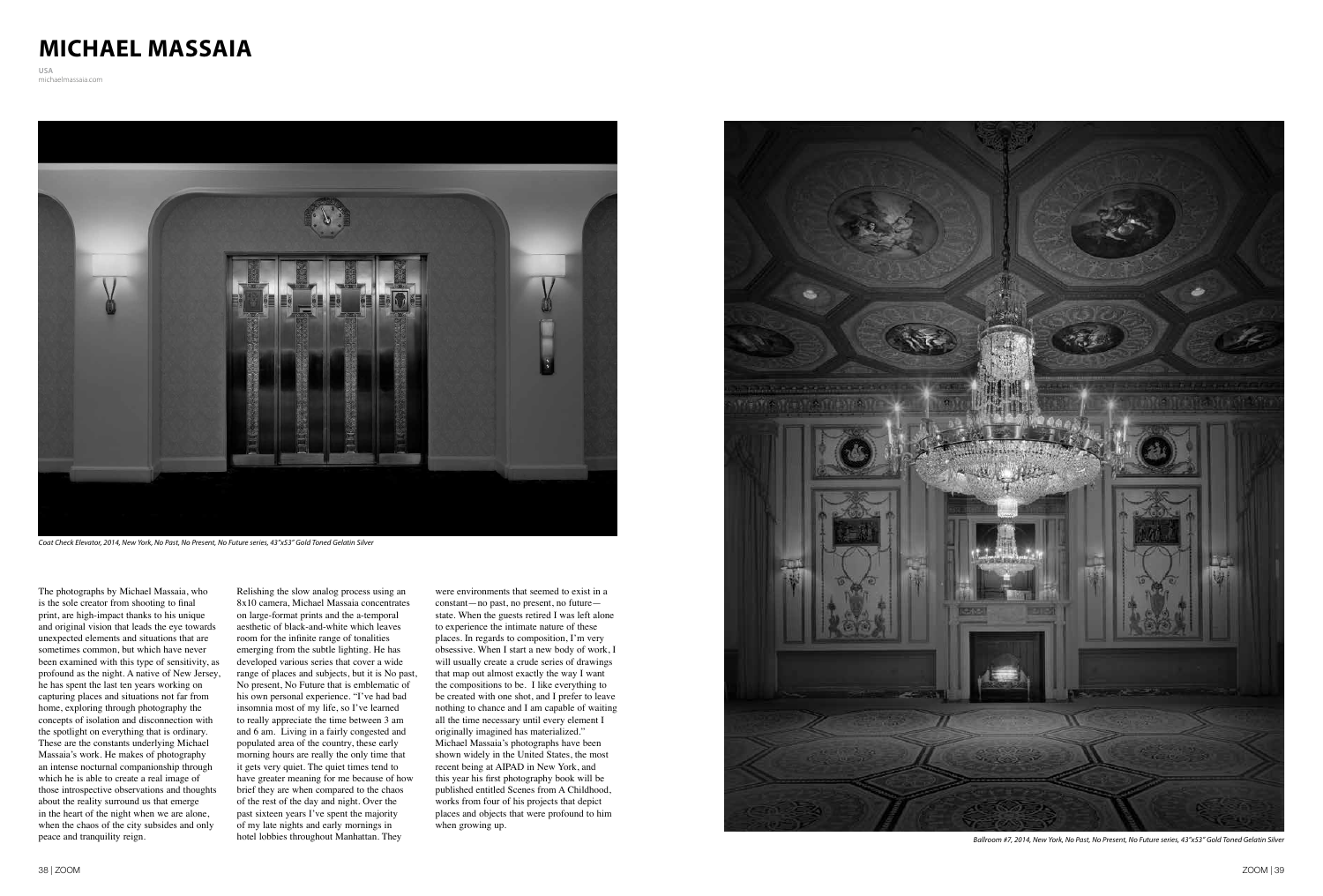

*Corridor#1, 2014, New York, No Past, No Present, No Future series, 43"x53" Gold Toned Gelatin Silver*



*Ceiling Mural #2, 2014, New York, No Past, No Present, No Future series, 43"x53" Gold Toned Gelatin Silver*



*Late Night Check In, 2014, New York, No Past, No Present, No Future series, 43"x53" Gold Toned Gelatin Silver*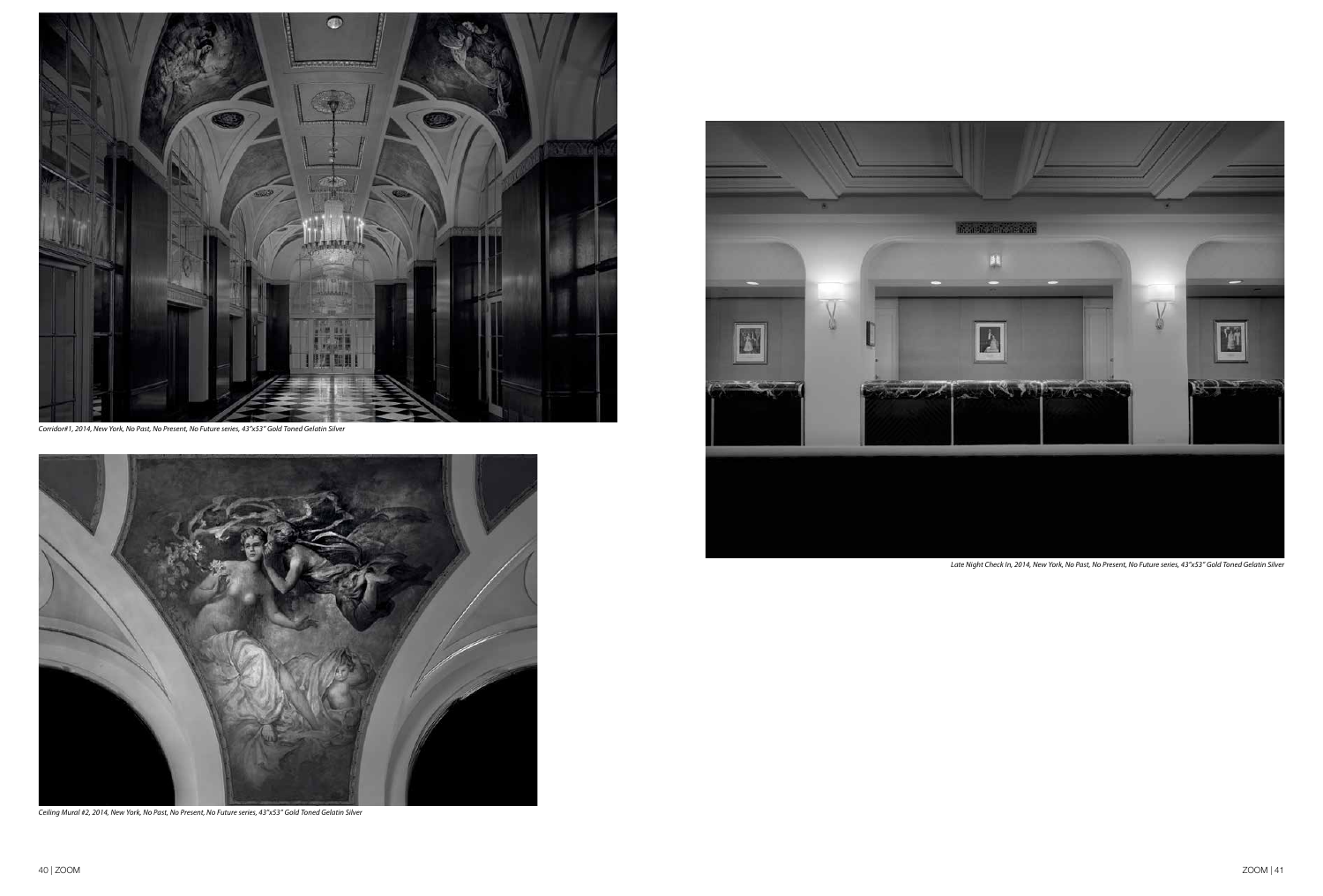Le fotografie di Michael Massaia, unico artefice dallo scatto alla stampa finale, sono di grande impatto, grazie alla visione unica e originale dell'autore che porta il suo sguardo verso elementi e situazioni inaspettate, talvolta comuni, tuttavia mai considerate attraverso una sensibilità simile, profonda come la notte. Originario del New Jersey, l'autore ha trascorso l'ultima decina d'anni lavorando su inquadrare di luoghi non lontani dalla porta di casa, esplorando attraverso la fotografia i concetti di isolamento e disconnessione, con un riflettore su tutto ciò che ordinario. Queste si rivelano le costanti del lavoro di Michael Massaia. Egli fa della fotografia un'intensa compagnia notturna, attraverso la quale riesce dare un'immagine reale di quelle osservazioni introspettive e pensieri sulla realtà circostante che affiorano nel cuore della notte in solitaria, quando il caos della città si ferma, e regnano solo pace e tranquillità. Assaporando il lento

procedimento del metodo analogico con una fotocamera 8x10, Michael Massaia si concentra sul grande formato di stampa e sull'estetica atemporale del bianco e nero, che lascia spazio a quelle infinite tonalità emergenti da un'illuminazione sottile. Le serie sviluppate dall'autore sono diverse e spaziano tra numerosi luoghi e soggetti, ma è *No past, No present, No Future* ad essere l'emblema della sua ricerca, a partire dal titolo della serie, al tema e luoghi rappresentati, all'esperienza vissuta in prima persona. "Soffro di una brutta insonnia da sempre, così ho cominciato ad apprezzare quelle ore notturne tra le tre e le sei del mattino. Quelle sono le uniche ore in cui si può stare davvero tranquilli, quando si vive in una zona popolata e caotica. Il fascino di quei momenti è per la pace che li caratterizza, resa ancora più intensa per il suo essere effimera, fugace. Negli ultimi sedici anni ho trascorso la maggior parte delle mie notti

nelle hall degli hotel di Manhattan. Quei luoghi sembrano esistere in una costante, senza uno stato di passato, presente o futuro. Quando i clienti si ritiravano nelle loro stanze potevo rimanere da solo a vivermi la natura intima di quegli spazi. Ossessionato dalla composizione, parto da una bozza disegnata per avere l'idea di come deve riuscire lo scatto, non lascio nulla al caso e sono in grado aspettare tutto il tempo necessario affinché tutti gli elementi prefissati nella mia visione originale si manifestino." Le fotografie di Michael Massaia sono state largamente esposte negli Stati Uniti, tra le ultime mostre quella all'AIPAD di New York, e quest'anno uscirà il suo primo volume fotografico intitolato *Scenes From A Childhood* dove l'autore ha esplorato per quattro anni luoghi e soggetti connessi alla sua infanzia.





*Empty Ball Room Stage, 2014, New York, No Past, No Present, No Future series, 43"x53" Gold Toned Gelatin Silver*

*Alcoves & Corridor, 2016, New York, Ditch Light - The Grand Central Station Project series, 43"x53" Gold Toned Gelatin Silver*